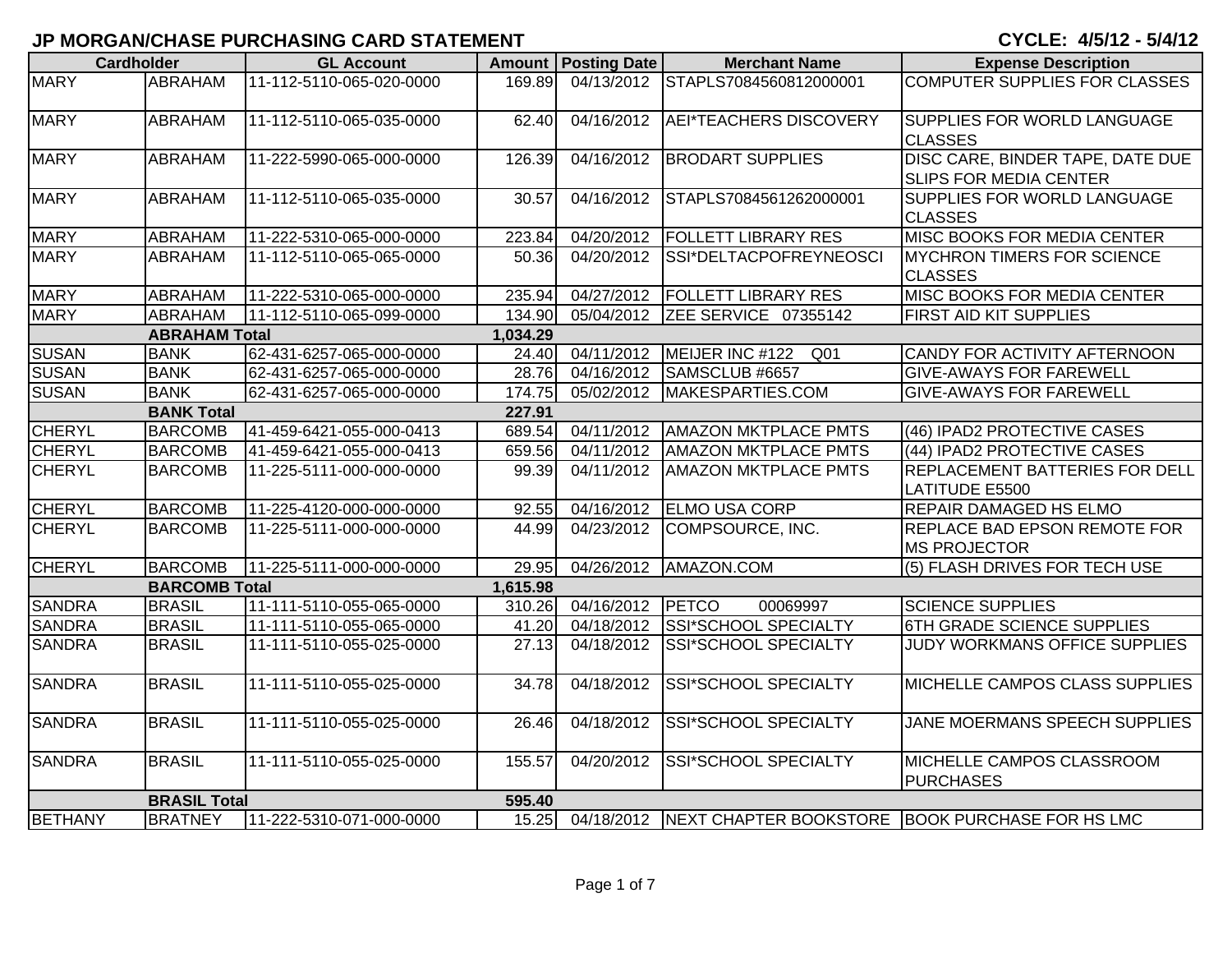| <b>Cardholder</b> |                       | <b>GL Account</b>         |          | Amount   Posting Date | <b>Merchant Name</b>                            | <b>Expense Description</b>            |
|-------------------|-----------------------|---------------------------|----------|-----------------------|-------------------------------------------------|---------------------------------------|
| <b>BETHANY</b>    | <b>BRATNEY</b>        | 11-222-5310-071-000-0000  | $-0.86$  |                       | 05/02/2012 NEXT CHAPTER BOOKSTORE               | <b>REFUND FOR THE TAX ON PREVIOUS</b> |
|                   |                       |                           |          |                       |                                                 | <b>PURCHASE</b>                       |
|                   | <b>BRATNEY Total</b>  |                           | 14.39    |                       |                                                 |                                       |
| <b>JEFFREY</b>    | <b>BUNKER</b>         | 11-261-5992-065-000-0000  | 16.41    | 04/19/2012            | <b>THE HOME DEPOT 2737</b>                      | <b>IMS FIELD STRIPING PAINT</b>       |
| <b>JEFFREY</b>    | <b>BUNKER</b>         | 11-261-5992-000-000-0000  | 30.90    | 04/23/2012            | THE HOME DEPOT 2737                             | <b>FIELD LINING EQUIPMENT</b>         |
|                   |                       |                           |          |                       |                                                 | <b>REPLACEMENT</b>                    |
| <b>JEFFREY</b>    | <b>BUNKER</b>         | 11-261-5992-055-000-0000  | 49.98    | 05/02/2012            | THE HOME DEPOT 2737                             | NM OUTBUILDING AUGER                  |
| <b>JEFFREY</b>    | <b>BUNKER</b>         | 111-261-5992-000-000-0000 | 99.96    | 05/02/2012            | THE HOME DEPOT 2737                             | <b>SPLIT - HS OUTBUILDINGS AUGERS</b> |
|                   |                       |                           |          |                       |                                                 | (66.67%)                              |
| <b>JEFFREY</b>    | <b>BUNKER</b>         | 11-261-5992-000-000-0000  | 49.98    | 05/02/2012            | THE HOME DEPOT 2737                             | <b>SPLIT - MS OUTBUILDINGS AUGER</b>  |
|                   |                       |                           |          |                       |                                                 | (33.33%)                              |
|                   | <b>BUNKER Total</b>   |                           | 247.23   |                       |                                                 |                                       |
| <b>MARGARET</b>   | <b>BURRIS</b>         | 11-241-5990-012-000-0000  | 3.49     |                       | 05/02/2012 ACO-HARDWARE #0087                   | <b>STAPLES FOR STAPLE GUN</b>         |
|                   | <b>BURRIS Total</b>   |                           | 3.49     |                       |                                                 |                                       |
| <b>WANDA</b>      | <b>CIANCIO</b>        | 11-225-4120-000-000-0000  | 249.00   |                       | 04/18/2012 APPLE STORE #R041                    | IPAD REPAIR ID: R64889961             |
| <b>WANDA</b>      | <b>CIANCIO</b>        | 11-225-4120-000-000-0000  | 249.00   |                       | 04/23/2012 APPLE STORE #R041                    | IPAD REPAIR ID: R65112168             |
|                   | <b>CIANCIO Total</b>  |                           | 498.00   |                       |                                                 |                                       |
| <b>JOANN</b>      | <b>CLEMENTS</b>       | 21-297-3610-000-000-0000  | 250.00   |                       | 04/13/2012 MEIJER INC #122<br>Q <sub>01</sub>   | <b>GIFT CARDS FOR SNAC CHEFS</b>      |
| <b>JOANN</b>      | <b>CLEMENTS</b>       | 21-297-5640-055-000-0056  | 25.01    |                       | 04/26/2012   MEIJER INC #122<br>Q <sub>01</sub> | <b>WATER PITCHERS FOR PRESCHOOL</b>   |
| <b>JOANN</b>      | <b>CLEMENTS</b>       | 62-431-6770-001-000-0000  | 27.29    | 05/01/2012            | MEIJER INC #054<br>Q <sub>01</sub>              | DONNA TINBERG CONGRATULATIONS         |
|                   |                       |                           |          |                       |                                                 | <b>CAKE</b>                           |
|                   | <b>CLEMENTS Total</b> |                           | 302.30   |                       |                                                 |                                       |
| <b>ROBERT</b>     | <b>COOLMAN</b>        | 11-261-5992-000-000-0000  | 43.30    | 04/23/2012            | <b>CITY ELECTRIC SUPPLY</b>                     | <b>ALL NEW COPIERS</b>                |
| <b>ROBERT</b>     | <b>COOLMAN</b>        | 11-261-5992-000-000-0000  | 57.72    | 04/23/2012            | <b>CITY ELECTRIC SUPPLY</b>                     | <b>ALL NEW COPIERS</b>                |
| <b>ROBERT</b>     | <b>COOLMAN</b>        | 11-261-5992-000-000-0000  | 196.03   | 04/23/2012            | <b>CITY ELECTRIC SUPPLY</b>                     | <b>ALL - NEW COPIERS</b>              |
| <b>ROBERT</b>     | <b>COOLMAN</b>        | 11-261-5992-000-000-0000  | 22.87    | 04/24/2012            | <b>CITY ELECTRIC SUPPLY</b>                     | <b>ALL NEW COPIERS</b>                |
| <b>ROBERT</b>     | <b>COOLMAN</b>        | 11-261-5992-065-000-0000  | 90.12    | 04/30/2012            | <b>CITY ELECTRIC SUPPLY</b>                     | <b>MS SCOREBOARD WIRING</b>           |
| <b>ROBERT</b>     | <b>COOLMAN</b>        | 11-261-5992-000-000-0000  | 286.80   |                       | 05/01/2012 CONSERVA ELECTRIC SUPP               | <b>MTCE STOCK</b>                     |
|                   | <b>COOLMAN Total</b>  |                           | 696.84   |                       |                                                 |                                       |
| <b>CHRISTINE</b>  | <b>DIATIKAR</b>       | 62-431-6238-065-000-0000  | 1,592.09 | 04/16/2012            | <b>EPN TRAVEL SERVICES IN</b>                   | SPLIT - MS-SANDUSKY 5/19/12           |
|                   |                       |                           |          |                       |                                                 | $(25.00\%)$                           |
| <b>CHRISTINE</b>  | <b>DIATIKAR</b>       | 62-431-6239-065-000-0000  | 4,776.26 | 04/16/2012            | <b>EPN TRAVEL SERVICES IN</b>                   | SPLIT - MS-SANDUSKY 5/19/12           |
|                   |                       |                           |          |                       |                                                 | $(75.00\%)$                           |
| <b>CHRISTINE</b>  | <b>DIATIKAR</b>       | 11-266-4934-000-000-0000  | 943.74   |                       | 04/20/2012   PROTECTION ONE ALARM               | MTCE-4/12 MONITORING                  |
| <b>CHRISTINE</b>  | <b>DIATIKAR</b>       | 11-266-4934-000-000-0000  | 276.00   |                       | 04/20/2012 PROTECTION ONE ALARM                 | <b>IMTCE-ADDITIONAL EQUIPMENT</b>     |
| <b>CHRISTINE</b>  | <b>DIATIKAR</b>       | 11-266-4934-000-000-0000  | 208.00   | 04/20/2012            | <b>PROTECTION ONE ALARM</b>                     | <b>MTCE-ESB/ADDITIONAL EQUIPEMENT</b> |
|                   |                       |                           |          |                       |                                                 |                                       |
| <b>CHRISTINE</b>  | <b>DIATIKAR</b>       | 11-261-4910-001-000-0000  | 1,920.00 |                       | 04/20/2012   PROTECTION ONE ALARM               | PO 19235, MTCE-ESB SECURITY PAD       |
| <b>CHRISTINE</b>  | <b>DIATIKAR</b>       | 41-456-6420-001-000-0000  | 3,722.40 | 04/20/2012            | <b>SSI*SCHOOL SPECIALTY</b>                     | PO 19029, ESB-OFFICE CHAIRS           |
| <b>CHRISTINE</b>  | <b>DIATIKAR</b>       | 11-252-5910-000-000-0000  | 27.66    | 04/23/2012            | STAPLS7084854642000001                          | <b>ESB-OFFICE SUPPLIES</b>            |
| <b>CHRISTINE</b>  | <b>DIATIKAR</b>       | 11-261-5710-000-000-0000  | 648.36   | 04/23/2012            | WWW.NWNRG.COM 0560532                           | PO M0296, MTCE-BOSCO PROPANE          |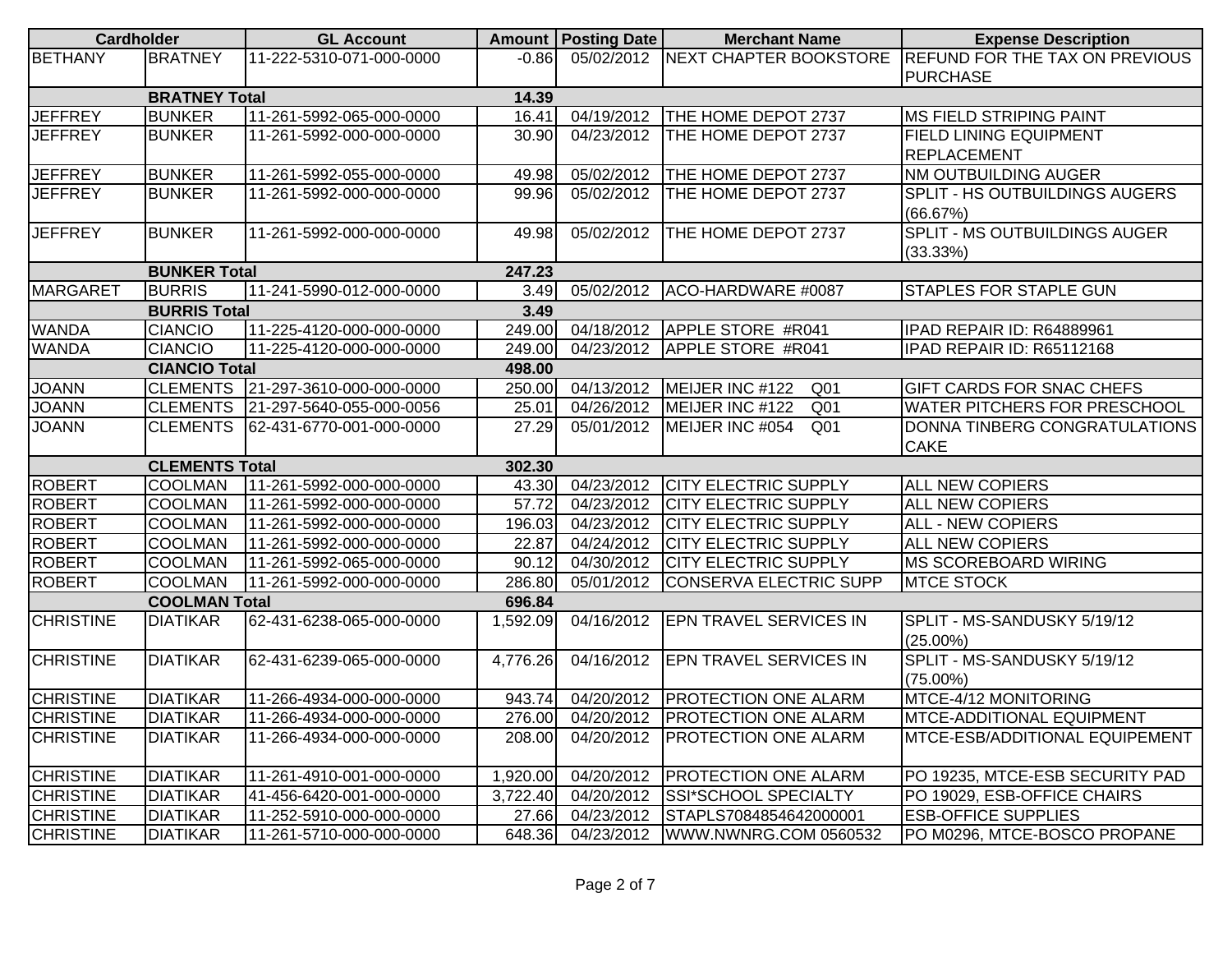| <b>Cardholder</b> |                       | <b>GL Account</b>        |           | Amount   Posting Date | <b>Merchant Name</b>              | <b>Expense Description</b>           |
|-------------------|-----------------------|--------------------------|-----------|-----------------------|-----------------------------------|--------------------------------------|
| <b>CHRISTINE</b>  | <b>DIATIKAR</b>       | 11-271-5730-000-000-0000 | 217.34    |                       | 04/26/2012 LAWSON PRODUCTS        | PO 19184, TRANS-PARTS AND            |
|                   |                       |                          |           |                       |                                   | <b>SUPPLIES</b>                      |
| <b>CHRISTINE</b>  | <b>DIATIKAR</b>       | 11-111-5110-012-025-0000 | 72.48     | 04/27/2012            | <b>SSI*SCHOOL SPECIALTY</b>       | SPLIT-PO 16196 OH, OFFICE            |
|                   |                       |                          |           |                       |                                   | SUPPLIES (4.12%)                     |
| <b>CHRISTINE</b>  | <b>DIATIKAR</b>       | 11-241-5910-015-000-0000 | 70.74     | 04/27/2012            | SSI*SCHOOL SPECIALTY              | SPLIT - PO 19588 DF, OFFICE          |
|                   |                       |                          |           |                       |                                   | <b>SUPPLIES (4.02%)</b>              |
| <b>CHRISTINE</b>  | <b>DIATIKAR</b>       | 11-111-5110-014-025-0000 | 1,614.98  | 04/27/2012            | <b>SSI*SCHOOL SPECIALTY</b>       | SPLIT - PO 19391 PV, OFFICE          |
|                   |                       |                          |           |                       |                                   | <b>SUPPLIES (91.85%)</b>             |
| <b>CHRISTINE</b>  | <b>DIATIKAR</b>       | 11-111-5110-015-025-0000 | 675.00    |                       | 04/30/2012 WWW SCHOOLMATE COM     | PO 19586 DF-PLANNERS                 |
| <b>CHRISTINE</b>  | <b>DIATIKAR</b>       | 11-122-5110-012-194-0000 | 237.30    |                       | 05/02/2012 ECC*DSS-DISC SCH SUPPL | PO 19711, AED-SUPPLIES               |
| <b>CHRISTINE</b>  | <b>DIATIKAR</b>       | 11-266-4934-000-000-0000 | 189.00    | 05/02/2012            | <b>PROTECTION ONE ALARM</b>       | PO 15966 MTCE-ESB LABOR              |
|                   | <b>DIATIKAR Total</b> |                          | 17,191.35 |                       |                                   |                                      |
| <b>MICHAEL</b>    | <b>DRAGOO</b>         | 11-261-5992-010-000-0000 | 34.84     |                       | 04/05/2012   WW GRAINGER          | <b>TRANS DOOR SIGNS</b>              |
| <b>MICHAEL</b>    | <b>DRAGOO</b>         | 11-261-3220-000-000-0000 | 210.00    | 04/06/2012            | <b>MSBO</b>                       | <b>MTCE DOWN PAYMENT FOR CLASSES</b> |
|                   |                       |                          |           |                       |                                   | MAY 1, 2 & 3, 2012                   |
| <b>MICHAEL</b>    | <b>DRAGOO</b>         | 11-261-5993-071-000-0000 | 690.00    |                       | 04/09/2012 NEW LAWN SOD FARM      | <b>GRNDS NEW SOD FOR HS</b>          |
| <b>MICHAEL</b>    | <b>DRAGOO</b>         | 11-261-5992-071-000-0000 | 560.41    | 04/13/2012            | <b>LYNRUS ALUMINUM</b>            | HS FIELDHOUSE BASKETBALL BACK        |
|                   |                       |                          |           |                       |                                   | <b>STOP</b>                          |
| <b>MICHAEL</b>    | <b>DRAGOO</b>         | 11-261-4910-015-000-0000 | 159.00    | 04/24/2012            | <b>B&amp;B WILD LIFE REMOVAL</b>  | DF SERVICE CALL FEE TO TRAP          |
|                   |                       |                          |           |                       |                                   | <b>RACCOON</b>                       |
| <b>MICHAEL</b>    | <b>DRAGOO</b>         | 11-261-4910-014-000-0000 | 1,523.00  | 04/25/2012 BASS       |                                   | SPLIT - PV CONTROLLER (85.08%)       |
| <b>MICHAEL</b>    | <b>DRAGOO</b>         | 11-261-4910-014-000-0000 | 133.50    | 04/25/2012 BASS       |                                   | SPLIT - ITC RM 110 (7.46%)           |
| <b>MICHAEL</b>    | <b>DRAGOO</b>         | 11-261-4910-013-000-0000 | 133.50    | 04/25/2012 BASS       |                                   | SPLIT-NW TOWERS & PUMPS (7.46%)      |
|                   |                       |                          |           |                       |                                   |                                      |
| <b>MICHAEL</b>    | <b>DRAGOO</b>         | 11-261-4910-015-000-0000 | 207.00    | 04/27/2012            | <b>B&amp;B WILD LIFE REMOVAL</b>  | DF 2 ANIMALS RELEASED ON 4/26, 1     |
|                   |                       |                          |           |                       |                                   | SICK RACCOON CAUGHT ON 4/27          |
| <b>MICHAEL</b>    | <b>DRAGOO</b>         | 11-261-4910-060-000-0000 | 379.75    | 04/30/2012            | <b>BASS</b>                       | ITC RM 110 ACTUATOR, VALVE BODY      |
|                   |                       |                          |           |                       |                                   | <b>PROBLEM</b>                       |
| <b>MICHAEL</b>    | <b>DRAGOO</b>         | 11-261-4910-015-000-0000 | 69.00     |                       | 05/01/2012 B&B WILD LIFE REMOVAL  | DF ANIMAL REMOVAL                    |
| <b>MICHAEL</b>    | <b>DRAGOO</b>         | 11-261-4910-065-000-0000 | 425.00    |                       | 05/02/2012   DAKTRONICS, INC.     | <b>IMS FOOTBALL SCOREBOARD</b>       |
| <b>MICHAEL</b>    | <b>DRAGOO</b>         | 11-261-4910-003-000-0000 | 340.26    |                       | 05/03/2012 NATIONAL TIME          | <b>PRESCHOOL ALARM PANEL</b>         |
| <b>MICHAEL</b>    | <b>DRAGOO</b>         | 11-261-4910-071-000-0000 | 277.80    |                       | 05/04/2012 NATIONAL TIME          | <b>HS SMOKE DETECTOR</b>             |
|                   | <b>DRAGOO Total</b>   |                          | 5,143.06  |                       |                                   |                                      |
| <b>MARIA</b>      | <b>FALLONE</b>        | 11-241-5910-014-000-0000 | 320.95    |                       | 04/24/2012 BUCKET FILLERS, INC.   | <b>BUCKET FILLER WRISTBANDS.</b>     |
| <b>MARIA</b>      | <b>FALLONE</b>        | 11-111-5110-014-055-0000 | 168.67    |                       | 04/25/2012   FITNESS FINDERS INC. | MILE MARKER CARDS FOR PE TO          |
|                   |                       |                          |           |                       |                                   | AWARD TO STUDENTS AS THEY            |
|                   |                       |                          |           |                       |                                   | <b>WALK THE TRACK</b>                |
| <b>MARIA</b>      | <b>FALLONE</b>        | 62-431-6275-014-000-0000 | 349.95    |                       | 04/25/2012 KOLOSSO PRINTING INC 1 | 5 36X48 POSTERS OF EACH GRADE        |
|                   |                       |                          |           |                       |                                   | LEVEL FOR THE ENTRANCE HALLWAY       |
|                   |                       |                          |           |                       |                                   |                                      |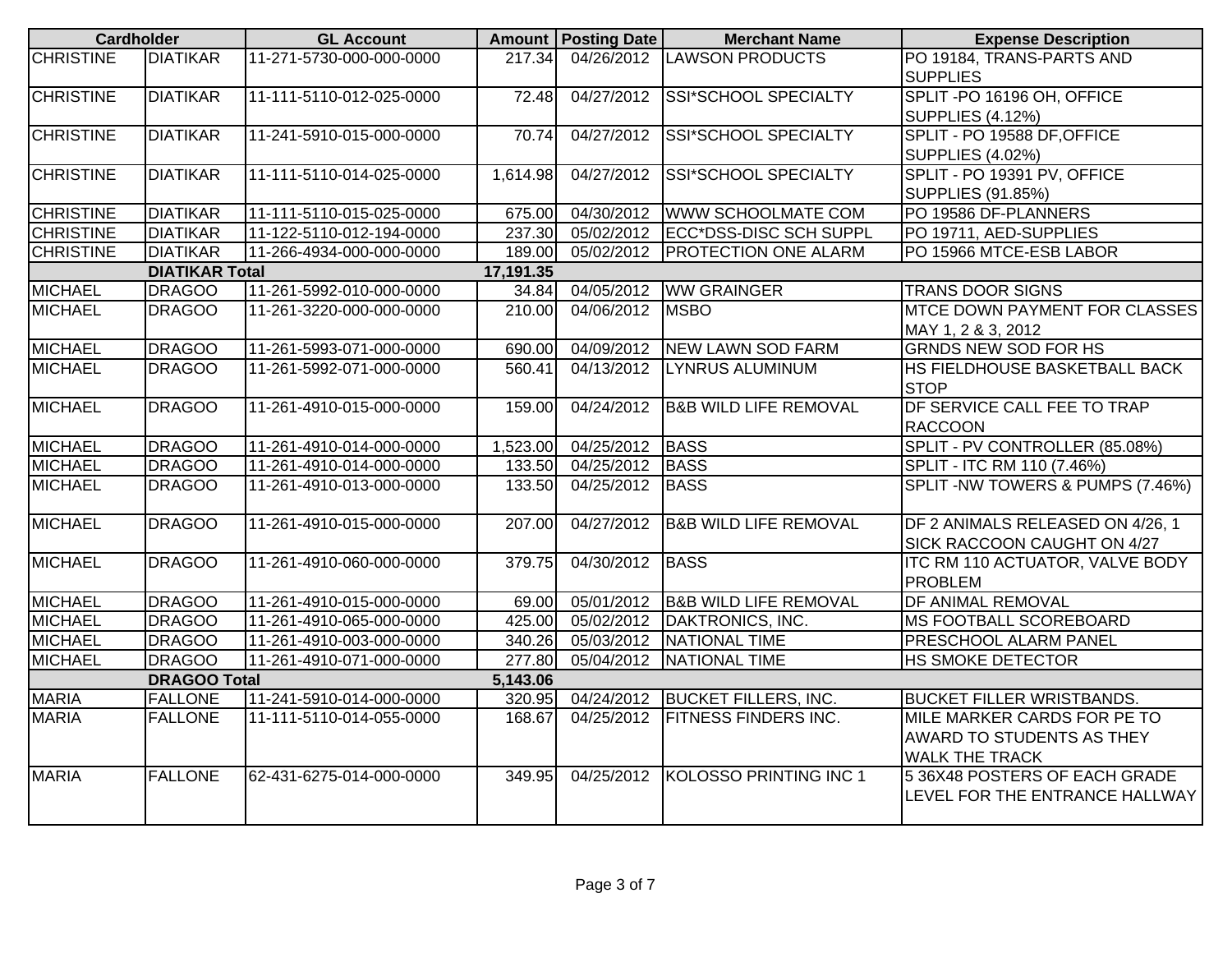| <b>Cardholder</b>  |                        | <b>GL Account</b>                 |          | <b>Amount   Posting Date</b> | <b>Merchant Name</b>             | <b>Expense Description</b>            |
|--------------------|------------------------|-----------------------------------|----------|------------------------------|----------------------------------|---------------------------------------|
| <b>MARIA</b>       | <b>FALLONE</b>         | 11-241-5910-014-000-0000          | 62.87    |                              | 04/25/2012 RGS*REALLY GOOD STUFF | <b>CLASS OF 2025 KINDERGARTENERS</b>  |
|                    |                        |                                   |          |                              |                                  | <b>WRISTBANDS AND POST CARDS TO</b>   |
|                    |                        |                                   |          |                              |                                  | <b>WELCOME THEM TO PARKVIEW</b>       |
| <b>MARIA</b>       | <b>FALLONE</b>         | 62-431-6275-014-000-0000          | 380.65   | 04/26/2012                   | LOWES #02570*                    | SMALL REFRIDGERATOR FOR THE           |
|                    |                        |                                   |          |                              |                                  | OFFICE TO STORE ICE PACKS/MEDS        |
|                    |                        |                                   |          |                              |                                  | <b>FOR STUDENTS</b>                   |
| <b>MARIA</b>       | <b>FALLONE</b>         | 62-431-6275-014-000-0000          | 136.00   | 04/26/2012                   | TRI-C /SUMMER SKILLS B           | SUMMER SKILLS BOOKS ORDERED           |
|                    |                        |                                   |          |                              |                                  | BY THE PARENTS THROUGH                |
|                    |                        |                                   |          |                              |                                  | <b>PARKVIEW</b>                       |
| <b>MARIA</b>       | <b>FALLONE</b>         | 11-241-5910-014-000-0000          | 44.00    | 04/27/2012                   | <b>SOUTHPAW ENTERPRISES I</b>    | <b>START RIGHT PENCIL GRIPPS FOR</b>  |
|                    |                        |                                   |          |                              |                                  | STUDENTS ODERED BY THE OT TO          |
|                    |                        |                                   |          |                              |                                  | <b>ASSIST WITH THEIR WRITING.</b>     |
| <b>MARIA</b>       | <b>FALLONE</b>         | 11-241-5910-014-000-0000          | 22.85    | 05/04/2012                   | KROGER #632                      | <b>SANDWICH BAGS FOR ICE AND</b>      |
|                    |                        |                                   |          |                              |                                  | <b>WIPES FOR STUDENTS</b>             |
|                    | <b>FALLONE Total</b>   |                                   | 1,485.94 |                              |                                  |                                       |
| <b>JAMES</b>       | <b>FULAR</b>           | 11-261-5993-010-000-0000          | 24.46    | 04/25/2012                   | MARK'S OUTDOOR POWER E           | <b>GRNDS Z MOWER</b>                  |
| <b>JAMES</b>       | <b>FULAR</b>           | 11-261-5993-000-000-0000          | 49.53    | 04/30/2012                   | <b>MARK'S OUTDOOR POWER E</b>    | GRNDS SPRAYER, TORO Z-MOWER,          |
|                    |                        |                                   |          |                              |                                  | <b>HEDGE TRIMMERS</b>                 |
| <b>JAMES</b>       | <b>FULAR</b>           | 11-261-5993-000-000-0000          | 68.69    | 05/01/2012                   | JOHN DEERE LANDSCAPES0           | <b>ATHLETIC FIELDS IRRIGATION</b>     |
| <b>JAMES</b>       | <b>FULAR</b>           | 11-261-5993-000-000-0000          | 958.00   | 05/03/2012                   | <b>RESIDEX, LLC</b>              | <b>GRNDS FERTILIZER FOR PRACTICE</b>  |
|                    |                        |                                   |          |                              |                                  | <b>FIELD &amp; SOUTH SPORTS PARK</b>  |
|                    |                        |                                   |          |                              |                                  | <b>SOCCER FIELDS</b>                  |
| <b>FULAR Total</b> |                        |                                   | 1,100.68 |                              |                                  |                                       |
| <b>BETH</b>        |                        | HENDERSON11-252-5910-000-000-0000 | 75.19    | 04/26/2012                   | STAPLS7084994578000001           | DELL PRINTER TONER FOR CARMEN         |
|                    | <b>HENDERSON Total</b> |                                   | 75.19    |                              |                                  |                                       |
| <b>SHEILA</b>      | <b>HOLLY</b>           | 11-221-3220-000-411-0000          | 270.00   |                              | 04/11/2012 ADVANCED ORG          | ADVANCED ACCREDITED WORKSHOP          |
|                    |                        |                                   |          |                              |                                  | FOR 2012-13; RJ WEBBER, ROBERT        |
|                    |                        |                                   |          |                              |                                  | BAKER, NICOLE CARTER; 4.14.2012       |
| <b>SHEILA</b>      | <b>HOLLY</b>           | 11-221-5990-000-411-0000          | 47.70    | 04/16/2012                   | <b>COTTAGE INN PIZZA-NOVI</b>    | <b>ESB K-6 LITERACY MEETING WITH</b>  |
|                    |                        |                                   |          |                              |                                  | <b>HEATHER CURTON/OAKLAND</b>         |
|                    |                        |                                   |          |                              |                                  | SCHOOLS; 4.13.12                      |
|                    | <b>HOLLY Total</b>     |                                   | 317.70   |                              |                                  |                                       |
| <b>CHRISTINE</b>   | <b>JARRELL</b>         | 11-321-3610-000-000-0000          | 32.50    | 04/05/2012                   | <b>FOTOLIA</b>                   | <b>PHOTOS</b>                         |
|                    | <b>JARRELL Total</b>   |                                   | 32.50    |                              |                                  |                                       |
| <b>GREG</b>        | <b>JOHNSON</b>         | 11-261-5993-000-000-0000          | 679.47   | 04/11/2012                   | <b>MIDWEST GOLF &amp; TURF</b>   | <b>GRNDS SUPER STAR DRAG MAT FOR</b>  |
|                    |                        |                                   |          |                              |                                  | <b>BASEBALL &amp; SOFTBALL FIELDS</b> |
| GREG               | <b>JOHNSON</b>         | 11-261-5993-000-000-0000          | 44.58    | 05/01/2012                   | COMPLETE BATTERY SOURC           | <b>IRRIGATION CONTROL BOXES AT HS</b> |
|                    |                        |                                   |          |                              |                                  | MS & NM                               |
|                    | <b>JOHNSON Total</b>   |                                   | 724.05   |                              |                                  |                                       |
| <b>JOHN</b>        | <b>JUOPPERI</b>        | 11-261-5993-000-000-0000          | 27.18    | 04/05/2012                   | MARK'S OUTDOOR POWER E           | <b>MTCE MOWER IDLER PULLEY</b>        |
| <b>JOHN</b>        | <b>JUOPPERI</b>        | 11-261-5992-065-000-0000          | 62.64    | 04/05/2012                   | <b>THE HOME DEPOT 2737</b>       | <b>MS LAB A &amp; B LAMINATE</b>      |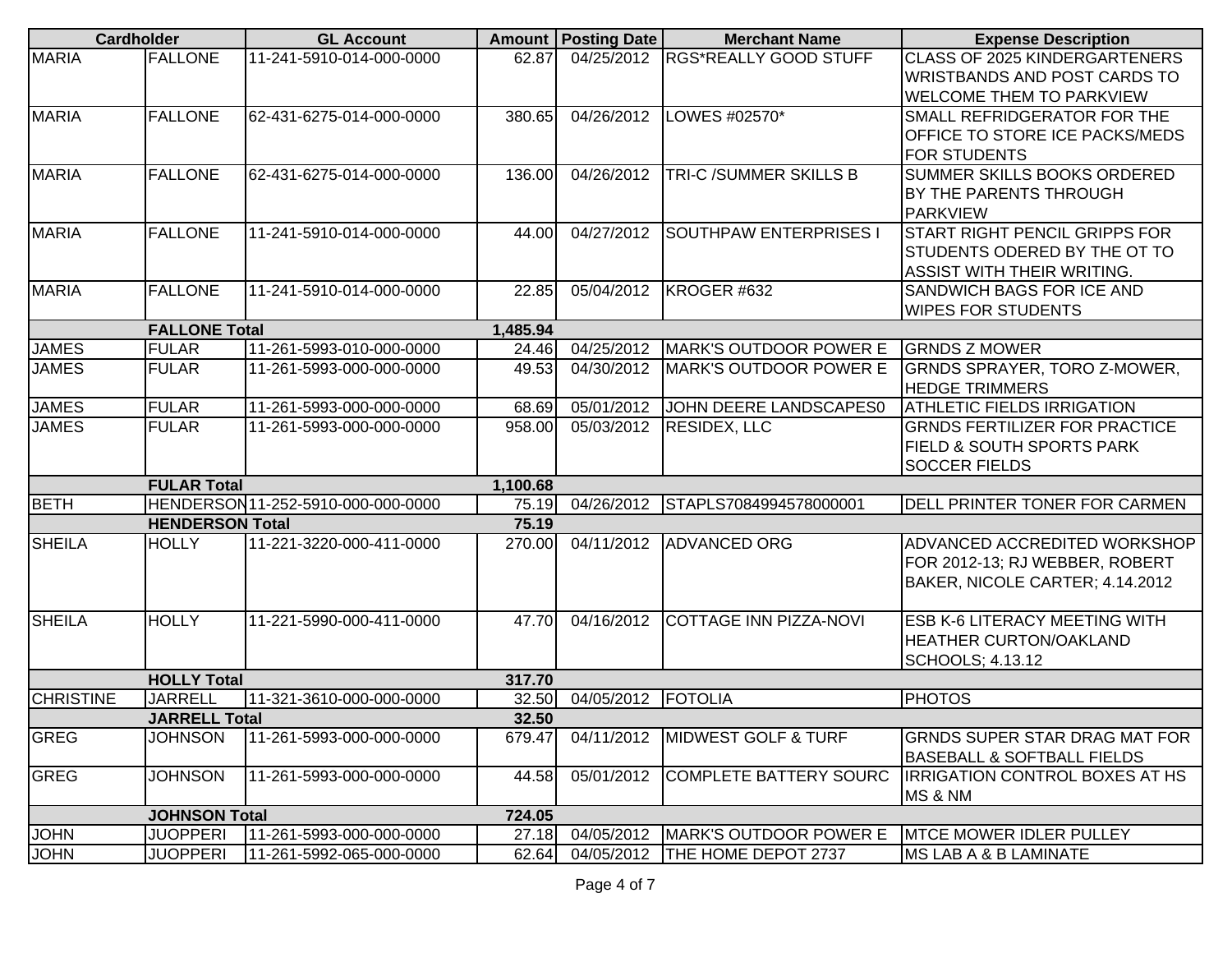| <b>Cardholder</b>        |                        | <b>GL Account</b>                 |        | Amount   Posting Date | <b>Merchant Name</b>              | <b>Expense Description</b>           |
|--------------------------|------------------------|-----------------------------------|--------|-----------------------|-----------------------------------|--------------------------------------|
| <b>JOHN</b>              | <b>JUOPPERI</b>        | 11-261-5992-071-000-0000          | 32.45  |                       | 04/11/2012 THE HOME DEPOT 2704    | HS FLAGPOLE (21.43%)                 |
| <b>JOHN</b>              | <b>JUOPPERI</b>        | 11-261-5992-005-000-0000          | 119.00 | 04/11/2012            | THE HOME DEPOT 2704               | MTCE WATER DISPENSER (78.57%)        |
| <b>JOHN</b>              | <b>JUOPPERI</b>        | 11-261-5992-055-000-0000          | 534.80 | 04/16/2012            | <b>REDFORD LOCK CO INC</b>        | <b>NM6 BOILER EXIT DOOR</b>          |
| <b>JOHN</b>              | <b>JUOPPERI</b>        | 11-261-5992-071-000-0000          | 26.84  |                       | 04/23/2012   THE HOME DEPOT 2737  | <b>HS TOILET SEAT</b>                |
| <b>JOHN</b>              | <b>JUOPPERI</b>        | 11-261-5992-001-000-0000          | 31.71  | 04/25/2012            | THE HOME DEPOT 2737               | <b>ESB CHAIR RAIL</b>                |
|                          | <b>JUOPPERI Total</b>  |                                   | 834.62 |                       |                                   |                                      |
| <b>PATRICIA</b>          |                        | KORTLANDT11-111-5110-011-060-0000 | 25.00  |                       | 04/23/2012   LITTLE CAESARS #0057 | <b>AR READING INCENTIVES</b>         |
|                          | <b>KORTLANDT Total</b> |                                   | 25.00  |                       |                                   |                                      |
| <b>MARGARET</b>          | <b>LAINE</b>           | 11-113-4910-071-414-0000          | 1.99   | 05/04/2012            |                                   | <b>INTERNATIONAL TRANSACTION FEE</b> |
| <b>MARGARET</b>          | <b>LAINE</b>           | 11-113-4910-071-414-0000          | 198.71 |                       | 05/04/2012 IB PUBLISHING LTD      | 17 PIN BADGE                         |
|                          | <b>LAINE Total</b>     |                                   | 200.70 |                       |                                   |                                      |
| <b>ELIZABETH</b>         | <b>LAMBERT</b>         | 11-261-5910-000-000-0000          | 42.94  | 04/18/2012            | STAPLS7084693036000001            | <b>MTCE OFFICE SUPPLIES</b>          |
| <b>ELIZABETH</b>         | <b>LAMBERT</b>         | 11-261-5910-000-000-0000          | 10.49  | 04/20/2012            | <b>STAPLES</b><br>00115659        | <b>MTCE OFFICE SUPPLIES</b>          |
| <b>ELIZABETH</b>         | <b>LAMBERT</b>         | 11-261-5992-005-000-0000          | 210.85 | 04/23/2012            | DRYERASEBOARD.COM                 | <b>MTCE DRY ERASE BOARD FOR</b>      |
|                          |                        |                                   |        |                       |                                   | <b>OFFICE</b>                        |
|                          | <b>LAMBERT Total</b>   |                                   | 264.28 |                       |                                   |                                      |
| <b>CHRISTOPHER LANEY</b> |                        | 62-431-6247-065-000-0000          | 7.85   | 05/02/2012            | THE HOME DEPOT 2710               | <b>SUPPLIES</b>                      |
|                          | <b>LANEY Total</b>     |                                   | 7.85   |                       |                                   |                                      |
| <b>BONNIE</b>            | <b>LOBERT</b>          | 11-283-7910-000-000-0000          | 32.79  | 04/19/2012            | <b>LUNCHTIME DETRIOT</b>          | LUNCH FOR STAFF AT MERC              |
|                          |                        |                                   |        |                       |                                   | <b>HEARING</b>                       |
| <b>BONNIE</b>            | <b>LOBERT</b>          | 11-283-7910-000-000-0000          | 118.83 |                       | 04/23/2012   MERIWETHERS          | <b>MEA UNION LUNCH MEETING</b>       |
|                          | <b>LOBERT Total</b>    |                                   | 151.62 |                       |                                   |                                      |
| <b>SAMMY</b>             | <b>LOVIN</b>           | 11-261-5992-000-000-0000          | 124.03 |                       | 04/10/2012   WW GRAINGER          | <b>MTCE STOCK PARTS</b>              |
| <b>SAMMY</b>             | <b>LOVIN</b>           | 11-261-5992-000-000-0000          | 175.00 | 04/10/2012            | <b>WW GRAINGER</b>                | <b>MTCE TOOLS</b>                    |
| <b>SAMMY</b>             | <b>LOVIN</b>           | 11-261-5992-012-000-0000          | 417.28 | 04/11/2012            | DOWNRIVER REFRIG SUP C            | OH LOCHINVAR IGNITION                |
| <b>SAMMY</b>             | <b>LOVIN</b>           | 11-261-5992-055-000-0000          | 362.57 | 04/11/2012            | <b>WW GRAINGER</b>                | <b>NM5 FUSES</b>                     |
| <b>SAMMY</b>             | <b>LOVIN</b>           | 11-261-5992-000-000-0000          | 485.19 | 04/13/2012            | DOWNRIVER REFRIG SUP C            | <b>MTCE TOOLS</b>                    |
| <b>SAMMY</b>             | <b>LOVIN</b>           | 11-261-5992-015-000-0000          | 371.34 | 04/16/2012            | <b>WILLIAMS DISTRIBUTING-</b>     | <b>DF HWC MOTOR</b>                  |
| <b>SAMMY</b>             | <b>LOVIN</b>           | 11-261-5992-000-000-0000          | 153.57 | 04/16/2012            | <b>WW GRAINGER</b>                | <b>IMTCE COIL CLEANER &amp; TOOL</b> |
| <b>SAMMY</b>             | <b>LOVIN</b>           | 11-261-5992-000-000-0000          | 226.03 | 04/18/2012            | DOWNRIVER REFRIG SUP C            | MTCE AIR DRIER                       |
| <b>SAMMY</b>             | <b>LOVIN</b>           | 11-261-5992-010-000-0000          | 12.24  | 04/18/2012            | <b>WW GRAINGER</b>                | TRANS BATHROOM VENT (34.64%)         |
| <b>SAMMY</b>             | <b>LOVIN</b>           | 11-261-5992-000-000-0000          | 23.09  | 04/18/2012            | <b>WW GRAINGER</b>                | MTCE TOOLS (65.36%)                  |
| <b>SAMMY</b>             | <b>LOVIN</b>           | 11-261-5992-060-000-0000          | 364.45 | 04/20/2012            | <b>COCHRANE SUPPLY</b>            | <b>ITC RM 110 ACTUATOR</b>           |
| <b>SAMMY</b>             | <b>LOVIN</b>           | 11-261-5992-015-000-0000          | 192.40 | 04/23/2012            | DOWNRIVER REFRIG SUP C            | DF ACTUATOR, 2 WAY VALVE             |
| <b>SAMMY</b>             | <b>LOVIN</b>           | 11-261-5992-065-000-0000          |        |                       | 61.61 04/24/2012 WW GRAINGER      | <b>MS FUSES</b>                      |
| <b>SAMMY</b>             | <b>LOVIN</b>           | 11-261-5992-000-000-0000          | 17.54  |                       | 04/24/2012   WW GRAINGER          | <b>MTCE TOOLS</b>                    |
| <b>SAMMY</b>             | LOVIN                  | 11-261-5992-071-000-0000          | 148.50 | 04/25/2012            | <b>WW GRAINGER</b>                | <b>HS BOILER</b>                     |
| <b>SAMMY</b>             | <b>LOVIN</b>           | 11-261-5992-000-000-0000          | 157.73 | 04/25/2012            | <b>WW GRAINGER</b>                | <b>IMTCE STOCK (LATER RETURNED)</b>  |
| <b>SAMMY</b>             | <b>LOVIN</b>           | 11-261-5992-014-000-0000          | 55.27  | 04/26/2012            | <b>FERGUSON ENT# 2000</b>         | PV WATER LEAK RM 108                 |
| <b>SAMMY</b>             | <b>LOVIN</b>           | 11-261-5992-010-000-0000          | 217.87 | 04/27/2012            | DOWNRIVER REFRIG SUP C            | <b>TRANS COMPRESSOR FOR</b>          |
|                          |                        |                                   |        |                       |                                   | <b>DEHUMIDIFIER SYSTEM</b>           |
| <b>SAMMY</b>             | <b>LOVIN</b>           | 11-261-5992-071-000-0000          | 54.09  |                       | 04/27/2012   WW GRAINGER          | <b>HS SWAMP COOLER</b>               |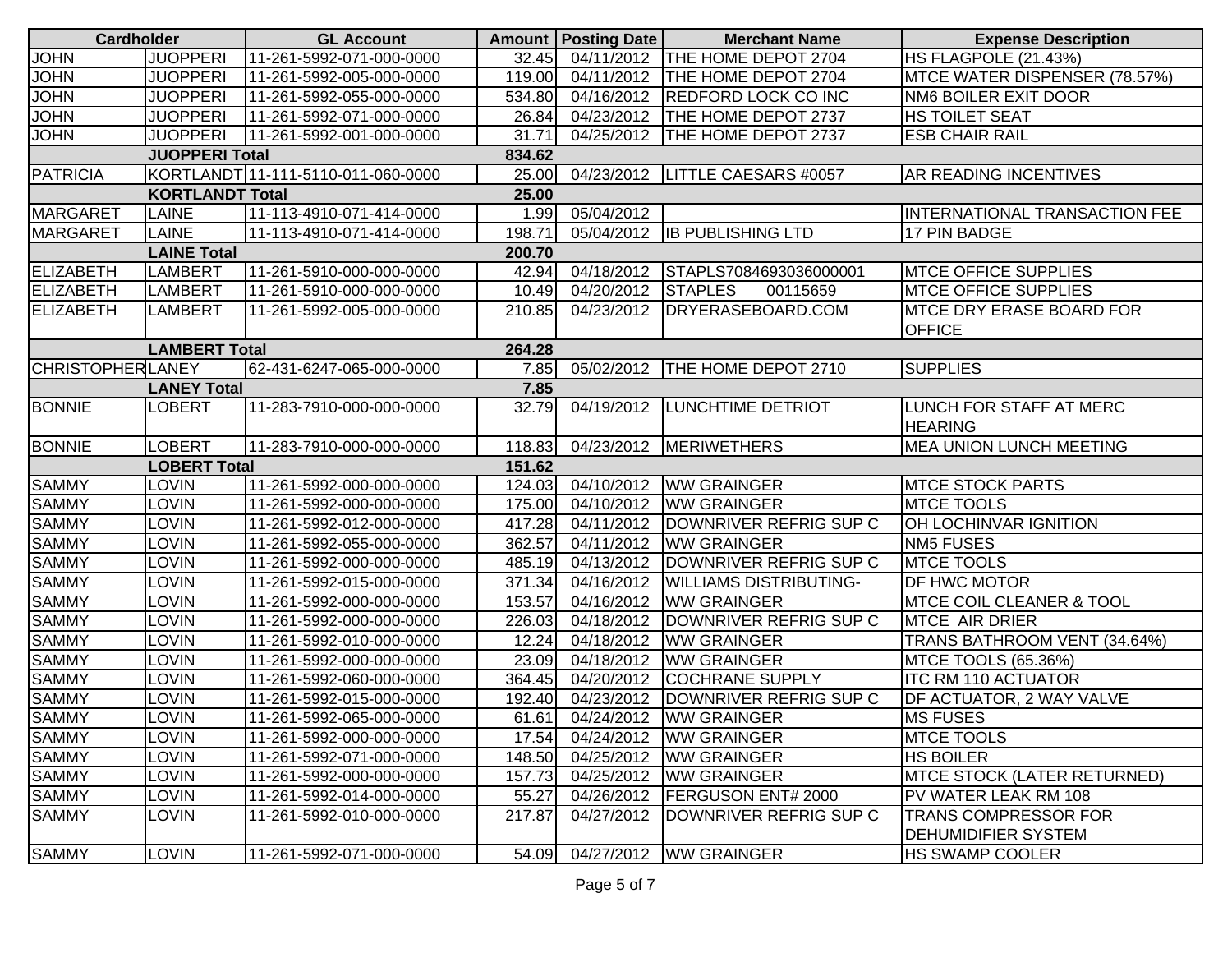| <b>Cardholder</b> |                               | <b>GL Account</b>                  |           | Amount   Posting Date | <b>Merchant Name</b>                 | <b>Expense Description</b>                       |  |  |
|-------------------|-------------------------------|------------------------------------|-----------|-----------------------|--------------------------------------|--------------------------------------------------|--|--|
| <b>SAMMY</b>      | <b>LOVIN</b>                  | 11-261-5992-000-000-0000           | 207.90    |                       | 04/27/2012   WW GRAINGER             | <b>MTCE TOOLS</b>                                |  |  |
| <b>SAMMY</b>      | <b>LOVIN</b>                  | 11-261-5992-060-000-0000           | 22.94     | 04/30/2012            | <b>FERGUSON ENT# 2000</b>            | <b>ITC RM 116 UNIVENT</b>                        |  |  |
| <b>SAMMY</b>      | <b>LOVIN</b>                  | 11-261-5992-060-000-0000           | 364.45    | 05/01/2012            | <b>COCHRANE SUPPLY</b>               | <b>ITC RM 116</b>                                |  |  |
| <b>SAMMY</b>      | <b>LOVIN</b>                  | 11-261-5993-071-000-0000           | 13.86     | 05/01/2012            | <b>FERGUSON ENT# 2000</b>            | HS PRESSURE SWITCH FOR SOUTH                     |  |  |
|                   |                               |                                    |           |                       |                                      | SPORTS FIELD SPRINKLER                           |  |  |
| <b>SAMMY</b>      | <b>LOVIN</b>                  | 11-261-5993-065-000-0000           | 17.74     |                       | 05/02/2012   FERGUSON ENT# 2000      | <b>MS COURT YARD SPRINKLERS</b>                  |  |  |
| <b>SAMMY</b>      | <b>LOVIN</b>                  | 11-261-5992-000-000-0000           | $-157.73$ | 05/03/2012            | <b>WW GRAINGER</b>                   | <b>RETURN OF STOCK</b>                           |  |  |
|                   | <b>LOVIN Total</b>            |                                    | 4,088.96  |                       |                                      |                                                  |  |  |
| <b>CORINA</b>     | LUDWIG                        | 11-112-5110-065-041-0000           | 21.05     | 04/13/2012            | <b>HAAN CRAFTS</b>                   | <b>SEWING SUPPLIES</b>                           |  |  |
| <b>CORINA</b>     | <b>LUDWIG</b>                 | 11-112-5110-065-041-0000           | 6.65      |                       | 05/04/2012   HAAN CRAFTS             | <b>SEWING SUPPLIES</b>                           |  |  |
|                   | <b>LUDWIG Total</b>           |                                    | 27.70     |                       |                                      |                                                  |  |  |
| <b>HELEN</b>      | <b>MILLER</b>                 | 62-431-6275-071-000-0000           | 39.35     | 04/19/2012            | MEIJER INC #122<br>Q <sub>01</sub>   | <b>REFRESHMENTS</b>                              |  |  |
| <b>HELEN</b>      | <b>MILLER</b>                 | 62-431-6275-071-000-0000           | 10.14     | 04/19/2012            | Q <sub>01</sub><br>MEIJER INC #122   | <b>REFRESHMENTS</b>                              |  |  |
| <b>HELEN</b>      | <b>MILLER</b>                 | 62-431-6275-071-000-0000           | 12.14     | 04/19/2012            | Q <sub>01</sub><br>MEIJER INC #122   | <b>REFRESHMENTS</b>                              |  |  |
| <b>HELEN</b>      | <b>MILLER</b>                 | 62-431-6275-071-000-0000           | 13.14     | 04/19/2012            | MEIJER INC #122<br>Q <sub>01</sub>   | <b>REFRESHMENTS</b>                              |  |  |
| <b>HELEN</b>      | <b>MILLER</b>                 | 11-241-5990-071-000-0000           | 83.34     | 04/30/2012            | AMAZON.COM                           | CREATING A CULTURE OF ACADEMIC                   |  |  |
|                   |                               |                                    |           |                       |                                      | <b>INTEGRITY</b>                                 |  |  |
| <b>HELEN</b>      | <b>MILLER</b>                 | 62-431-6275-071-000-0000           | 17.16     | 05/04/2012            | MEIJER INC #122<br>Q <sub>01</sub>   | <b>FACIAL TISSUE &amp; STORAGE BAGS</b>          |  |  |
|                   | <b>MILLER Total</b><br>175.27 |                                    |           |                       |                                      |                                                  |  |  |
| <b>DONALD</b>     | <b>MITCHELL</b>               | 62-431-6169-071-000-0000           | 1,637.00  | 05/01/2012            | <b>FANTASEE LIGHTING</b>             | RENTAL OF INTELLIGENT LIGHTING                   |  |  |
|                   |                               |                                    |           |                       |                                      | FOR LEAGALLY BLONDE                              |  |  |
|                   | <b>MITCHELL Total</b>         |                                    | 1,637.00  |                       |                                      |                                                  |  |  |
| <b>GAIL</b>       | <b>OCONNOR</b>                | 11-118-5110-000-951-0000           | 54.76     | 04/13/2012            | <b>TARGET</b><br>00014654            | SPLIT - WIPES FOR PRESCHOOL                      |  |  |
|                   |                               |                                    |           |                       |                                      | (58.72%)                                         |  |  |
| <b>GAIL</b>       | <b>OCONNOR</b>                | 11-351-4910-000-953-0000           | 38.49     | 04/13/2012            | <b>TARGET</b><br>00014654            | SPLIT - WALKIE TALKIES FOR C.A.R.E.              |  |  |
|                   |                               |                                    |           |                       |                                      | PS (41.28%)                                      |  |  |
| <b>GAIL</b>       | <b>OCONNOR</b>                | 11-351-4910-000-953-0000           | 333.24    | 04/16/2012            | ECC*DSS-DISC SCH SUPPL               | <b>CLASSROOM SUPPLIES</b>                        |  |  |
| <b>GAIL</b>       | <b>OCONNOR</b>                | 11-118-5110-000-951-0000           | 71.86     | 04/23/2012            | STAPLS7084863035000001               | <b>CLASSROOM SUPPLIES</b>                        |  |  |
| <b>GAIL</b>       | <b>OCONNOR</b>                | 11-118-5110-000-951-0000           | 30.44     | 04/23/2012            | STAPLS7084863035000002               | <b>CLASSROOM SUPPLIES</b>                        |  |  |
| <b>GAIL</b>       | <b>OCONNOR</b>                | 11-118-5110-000-951-0000           | 14.68     | 04/23/2012            | STAPLS7084863035000003               | <b>CLASSROOM SUPPLIES</b>                        |  |  |
| <b>GAIL</b>       | <b>OCONNOR</b>                | 11-118-5110-000-951-0000           | 257.11    | 04/23/2012            | STAPLS7084887053000001               | <b>CLASSROOM SUPPLIES</b>                        |  |  |
| <b>GAIL</b>       | <b>OCONNOR</b>                | 11-118-5110-000-951-0000           | 16.13     | 04/23/2012            | STAPLS7084887053000002               | <b>CLASSROOM SUPPLIES</b>                        |  |  |
| <b>GAIL</b>       |                               |                                    | 39.53     | 04/23/2012            | STAPLS7084887053000003               | <b>CLASSROOM SUPPLIES</b>                        |  |  |
|                   | <b>OCONNOR Total</b>          |                                    | 856.24    |                       |                                      |                                                  |  |  |
| <b>BREDA</b>      |                               | PANTALONE 11-112-5110-065-050-0000 |           |                       | 500.00 04/17/2012 MUSIC IN THE PARKS | <b>CEDAR POINT FESTIVAL</b>                      |  |  |
|                   | <b>PANTALONE Total</b>        |                                    | 500.00    |                       |                                      |                                                  |  |  |
| <b>PAMELA</b>     | QUITIQUIT                     | 62-431-6275-012-000-0000           | 119.94    | 04/23/2012            | COTTAGE INN PIZZA-NOVI               | TITLE 1 PARENT MEETING                           |  |  |
| <b>PAMELA</b>     | QUITIQUIT                     | 11-111-5110-012-060-0000           | 991.94    |                       | 05/04/2012   BARNES & NOBLE #2648    | <b>BOOKS FOR TEACHERS</b>                        |  |  |
|                   | <b>QUITIQUIT Total</b>        |                                    | 1,111.88  |                       |                                      |                                                  |  |  |
| <b>CAROL</b>      | <b>SPRYS</b>                  | 62-431-6104-061-000-0000           | 35.00     | 04/17/2012            | SAMSCLUB #6657                       | SAM'S CLUB MEMBERSHIP CHRISTIAN<br><b>WILSON</b> |  |  |